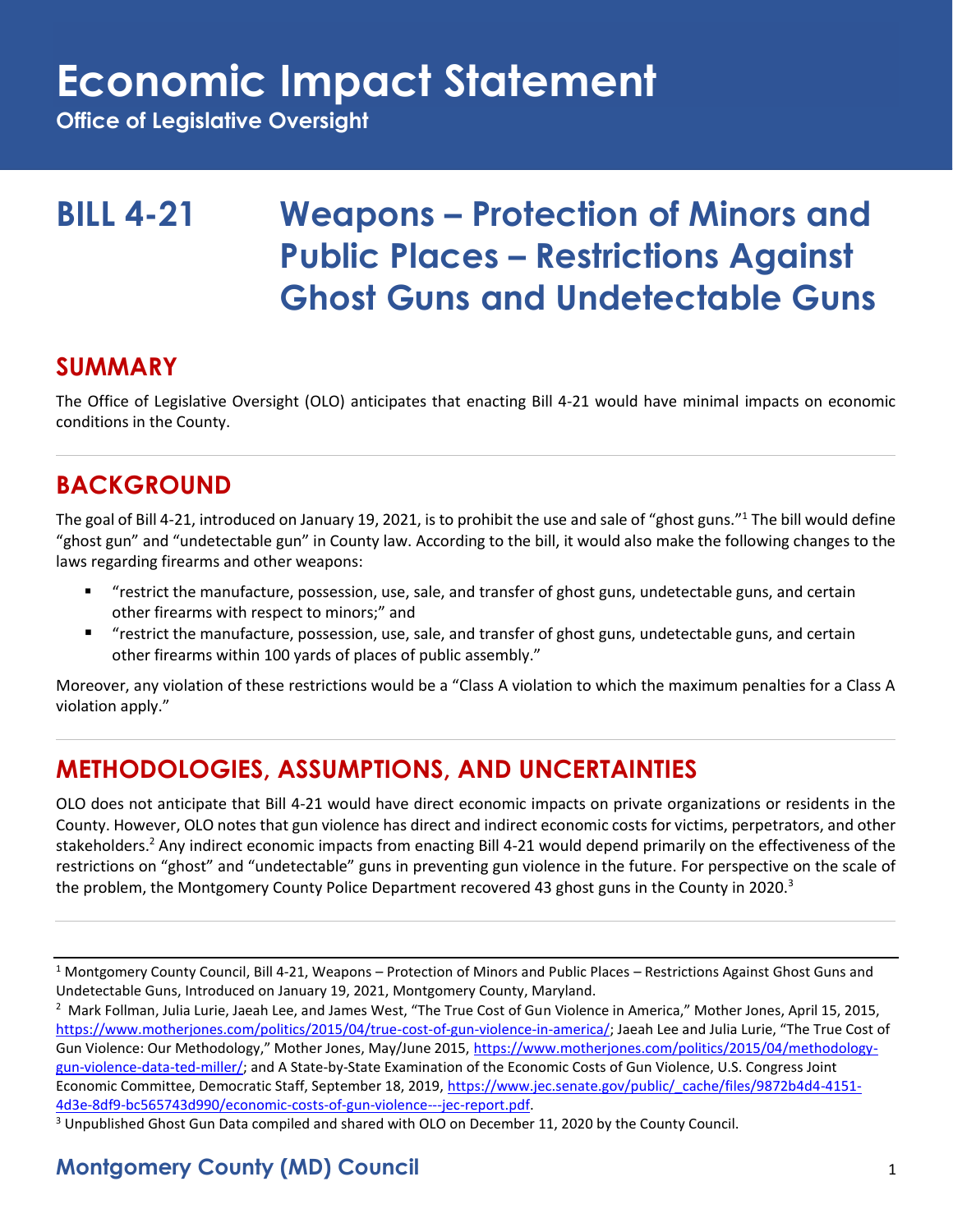# **Economic Impact Statement**

**Office of Legislative Oversight**

### **VARIABLES**

The variables that could affect the economic impacts of enacting Bill 4-21 are the following:

- Effectiveness of "ghost" and "undisclosed" gun restrictions in preventing gun violence; and
- **E** Amount of criminal and civil penalties incurred by residents who violate the restrictions.

### **IMPACTS**

**WORKFORCE** ▪ **TAXATION POLICY** ▪ **PROPERTY VALUES** ▪ **INCOMES** ▪ **OPERATING COSTS** ▪ **PRIVATE SECTOR CAPITAL INVESTMENT** ▪ **ECONOMIC DEVELOPMENT** ▪ **COMPETITIVENESS**

#### **Businesses, Non-Profits, Other Private Organizations**

OLO believes that Bill 4-21 would not have significant economic impacts on private organizations in the County in terms of the Council's priority indicators, namely business income, workforce, operating costs, capital investments, property values, taxation policy, economic development, and competitiveness.<sup>4</sup>

#### **Residents**

OLO believes that Bill 4-21 would not have significant economic impacts on County residents in terms of the Council's priority indicators. However, households with residents who would have otherwise been killed or injured in gun-related incidents without the "ghost" and "undisclosed" gun restrictions would not experience the net loss of income from medical expenses and permanent or temporary absences from work. Moreover, the enforcement of the restrictions would result in income loss for violators. The maximum penalties would be \$1,000 and 6 months in jail for criminal violations and \$500 for initial offenses and \$750 for repeat offenses for civil violations.

#### **WORKS CITED**

A State-by-State Examination of the Economic Costs of Gun Violence. U.S. Congress Joint Economic Committee. Democratic Staff. September 18, 2019. [https://www.jec.senate.gov/public/\\_cache/files/9872b4d4-4151-4d3e-8df9](https://www.jec.senate.gov/public/_cache/files/9872b4d4-4151-4d3e-8df9-bc565743d990/economic-costs-of-gun-violence---jec-report.pdf) [bc565743d990/economic-costs-of-gun-violence---jec-report.pdf.](https://www.jec.senate.gov/public/_cache/files/9872b4d4-4151-4d3e-8df9-bc565743d990/economic-costs-of-gun-violence---jec-report.pdf)

Follman, Mark, Julia Lurie, Jaeah Lee, and James West. "The True Cost of Gun Violence in America." *Mother Jones.* April 15, 2015. [https://www.motherjones.com/politics/2015/04/true-cost-of-gun-violence-in-america/.](https://www.motherjones.com/politics/2015/04/true-cost-of-gun-violence-in-america/)

Montgomery County Code. Section 1-19, Fines and Penalties. [https://codelibrary.amlegal.com/codes/montgomerycounty/latest/montgomeryco\\_md/0-0-0-488.](https://codelibrary.amlegal.com/codes/montgomerycounty/latest/montgomeryco_md/0-0-0-488)

Montgomery County Council. Bill 10-19, Legislative Branch – Economic Impact Statements – Amendments. Enacted on July 30, 2019. Montgomery County, Maryland.

<sup>4</sup> For the Council's priority indicators, see Montgomery County Council, Bill 10-19 Legislative Branch – Economic Impact Statements – Amendments, Enacted on July 30, 2019, Montgomery County, Maryland, 3.

#### **Montgomery County (MD) Council** 2